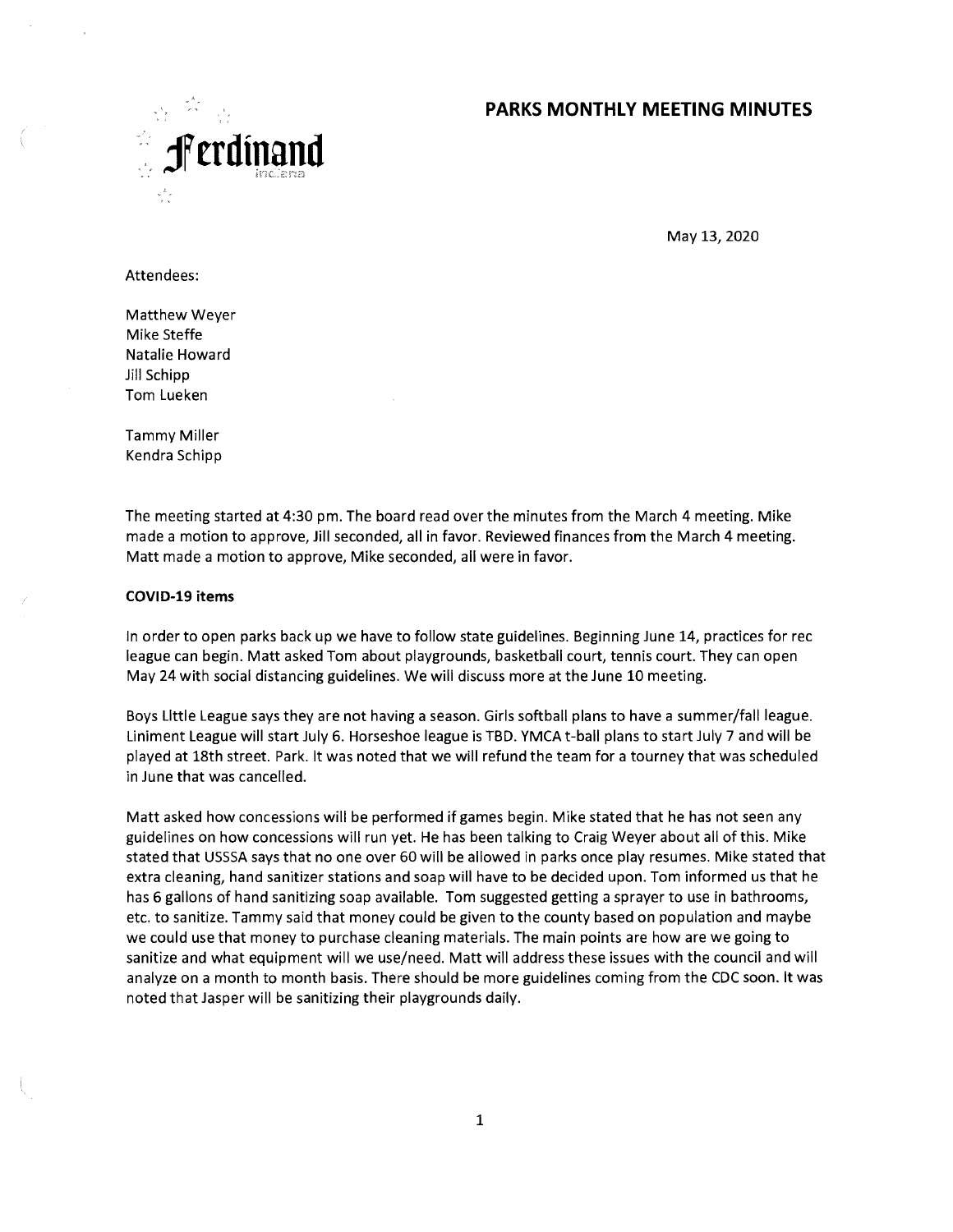## **PARKS MONTHLY MEETING MINUTES**



### **Summer Program**

Chris James said he is intending to hire two summer employees. Tammy thought it was going to be nixed if not hired for town, then they could hire for Tom. Tom needs someone who can trim, mow and help sanitize. The person must be at least 17, preferably 18.

Molly Lusk and Layne Prechtel are possible prospects. We are going to get with Chris to get more information on how the summer rec program will work. What are the ages of the children, when will it start, etc. We think the ages are 4-9, and it runs Tuesday-Thursday.

### **Old Town Lake**

We are getting close to completing this project. Had a final walk through with Universal and contractors May 7. There are 10-12 items repaired. Biggest issue is that a piece of equipment made tractor tire nnarks on the pavement. Brett Schipp is asking the contractor how they will repair this. He has not signed a certification of completion yet and will not sign it or hand over payment until this issue is resolved. We were hoping that substantial completion would be this month but probably not until next month. Tom had some light poles like the ones coming into town from 164 installed for safety and security. We need lights inside of the shelter house and a bird screen installed in there. The bird screen will cost around \$700 and will be installed above the rafters. Matt made a motion to purchase and install the bird netting and repellent spikes, Mike seconded, all in favor.

We did not apply for any more grants. Assuming we wrap up we will have a soft opening something after Memorial Day/first week of June. We are discussing different ideas to coincide with the opening; hosting a 5K, farm market, shirts, family fun hike, etc. We still need to acknowledge donors and the construction team. We need a list of contractors who worked on this project. Another idea was hosting a fishing day or kayaking day. People can purchase benches to have out at the lake for \$1000.00 per bench. There have been a lot of visitors.

### **Season Employees**

Tom thought he had a guy but during shutdown the prospect had to go back to work until August. Brian Mullis has since applied and is the only one. We are going to try him out even though we are a little concerned since he has had several jobs. We will offer Brian \$12/hr. Matt made a motion to approve Brian Mullis as a season employee pending testing, Natalie seconded, all in favor. Natalie stated that she will email the juniors and seniors at Forest Park about the opening for a mower/helper for Tom.

### **5th street projects**

Football field parking is complete. There are a total of 6 spots. We were made deeper and a railing was put up. Scott Hoffman has been mowing. The soccer fields are in good condition. Tom said they put conditioner on all fields and they are looking good. Tom talked to Christ James about the sprinkler